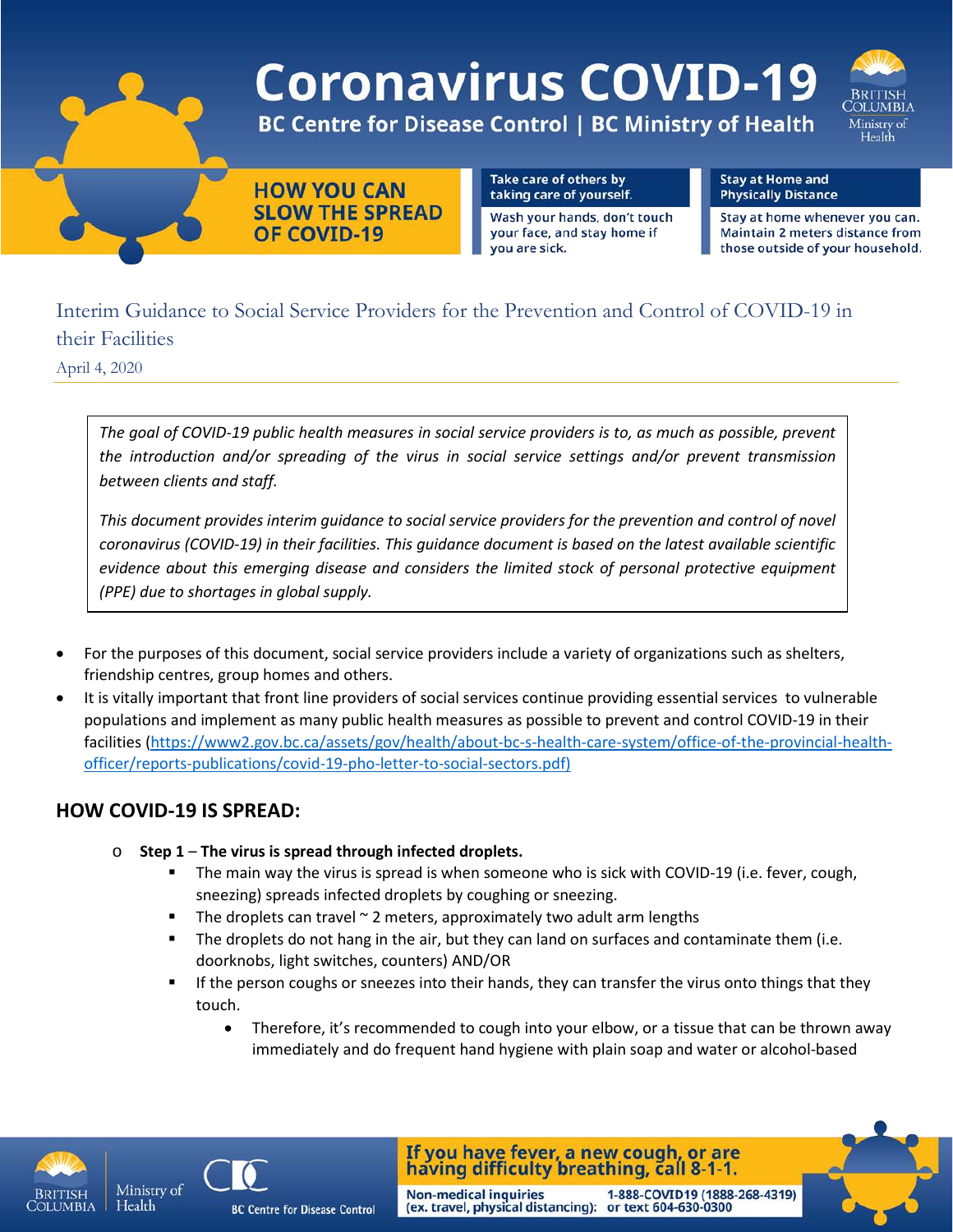sanitizer with 60% alcohol content.

- Antimicrobial soap is NOT required to prevent the spread of COVID-19.
- **Step 2 A person is exposed to the virus through contact with infected droplets.**
	- **Another person can be exposed to the virus if:** 
		- o They are within 2 meters of the ill person and inhale infected droplets OR
		- $\circ$  They touch something that has the infected droplets on it (i.e. doorknob, light switch) and then touch their eyes, nose or mouth and the virus gets into their body.
- **Step 3 – The person who got exposed may get sick with COVID-19 up to 14 days after exposure**.
	- The virus can take up to 14 days to make someone sick after they have been exposed to COVID-19. This is called the incubation period.
	- If they become sick with symptoms compatible with COVID-19 (fever, cough, muscle aches, difficulty breathing, runny nose, sore throat, or diarrhea) then that person can start spreading the virus in the environment as per Step 1.
	- It may be possible to spread the virus even when someone has mild symptoms.

# **THE MOST EFFECTIVE WAYS TO REDUCE THE SPREAD OF COVID-19:**

(Learn more at <http://www.bccdc.ca/health-info/diseases-conditions/covid-19/about-covid-19/prevention> & [http://www.bccdc.ca/Health-Info-Site/Documents/COVID19-Prevention.pdf\)](http://www.bccdc.ca/Health-Info-Site/Documents/COVID19-Prevention.pdf):

- **SELF-ISOLATE IF YOU'RE SICK** (learn more about self-isolation at: [http://www.bccdc.ca/health-info/diseases](http://www.bccdc.ca/health-info/diseases-conditions/covid-19/self-isolation)[conditions/covid-19/self-isolation\)](http://www.bccdc.ca/health-info/diseases-conditions/covid-19/self-isolation):
	- o Staying away from others for at least 10 days if you have symptoms of fever, cough, sneezing. This means staying at a distance of at least 2 meters and ideally being in your own room, using your own bathroom, and during meal times staying a distance of at least 2 metres from others and do not share food.
	- o If you have access to a surgical/procedural mask, wearing it can reduce the amount of droplets you spread when you cough/sneeze.
	- o If that's not available a [homemade mask](http://www.bccdc.ca/health-info/diseases-conditions/covid-19/common-questions) (like a bandana) may offer some protection (see the section 'The role of masks to prevent COVID-19' below for more information).
	- o If a mask is not available, coughing into a tissue and/or your elbow is recommended, disposing of the tissue in an appropriate garbage container and performing hand hygiene immediately after.
	- o In some settings, it may be difficult for clients with symptoms to self-isolate. This is addressed in the section below 'If a person has symptoms of COVID-19 and self-isolation is not possible'.
- **COMING OUT OF SELF-ISOLATION**
	- o After 10 days, if your symptoms have been improving for at least 72 hours and your temperature is normal, you can return to your routine activities.
	- o If after 10 days your temperature has not resolved and there hasn't been an improvement in your symptoms for at least 72 hours, you should remain isolated and seek medical attention or call 8-1-1.
- **PHYSICAL DISTANCING** (learn more at[: http://www.bccdc.ca/Health-Info-Site/Documents/COVID19-Physical](http://www.bccdc.ca/Health-Info-Site/Documents/COVID19-Physical-distancing.pdf)[distancing.pdf\)](http://www.bccdc.ca/Health-Info-Site/Documents/COVID19-Physical-distancing.pdf)





Health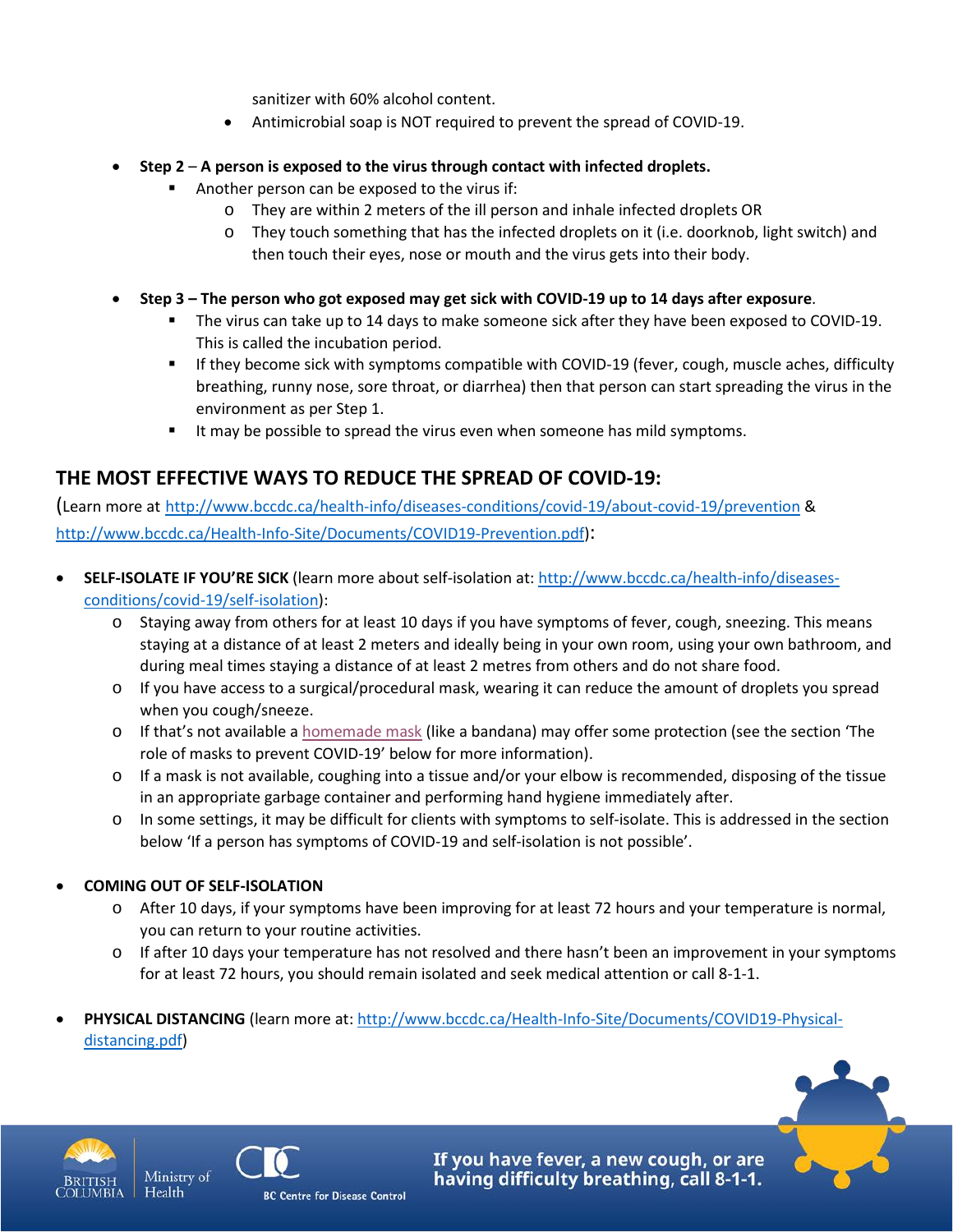- o Staying at a distance of 2 meters from others, can help reduce the chance that you will inhale infected droplets.
- **HAND HYGIENE** (learn more at: [http://www.bccdc.ca/Health-Professionals-](http://www.bccdc.ca/Health-Professionals-Site/Documents/COVID19_Handwashing%20Poster_MD%20offices.pdf)

[Site/Documents/COVID19\\_Handwashing%20Poster\\_MD%20offices.pdf](http://www.bccdc.ca/Health-Professionals-Site/Documents/COVID19_Handwashing%20Poster_MD%20offices.pdf) & [http://www.bccdc.ca/health](http://www.bccdc.ca/health-info/prevention-public-health/hand-hygiene)[info/prevention-public-health/hand-hygiene\)](http://www.bccdc.ca/health-info/prevention-public-health/hand-hygiene)

- o Performing good hand hygiene is one of the most effective ways of reducing the spread of the infection.
- o Wash your hands often with plain soap and water for at least 20 seconds.
- o Alcohol based hand rubs (ABHR) can also be used to clean your hands as long as they are not visibly soiled. If they are visibly soiled, use a wipe and then ABHR to effectively clean them. Look for ABHR with at least 60% alcohol content.
- o Do not touch your face, eyes, nose or mouth with unwashed hands.
- o Hand hygiene is important for everyone:
	- Before and after preparing, handling, serving or eating food.
	- After personal body functions (e.g., using the toilet, sneezing, coughing).
	- Before and after using a mask.
	- After disposing of garbage or dirty laundry.
	- Whenever hands look dirty.

#### • **FREQUENT CLEANING AND DISINFECTION**

- o Water and detergent (e.g. liquid dishwashing soap) or common household cleaning wipes should be used for cleaning surfaces.
- o Apply firm pressure while cleaning.
- o Surfaces should be cleaned at least once a day.
- o Next, use a store bought disinfectant or diluted bleach solution, one part bleach to 9 parts water, and allow the surface to remain wet for one minute.
- o Clean surfaces that are touched often (e.g. counters, table tops, doorknobs, toilets, sinks, taps, etc.) at least twice a day and immediately after exposure to a symptomatic client.
- o Any equipment that is shared between clients should be cleaned and disinfected before moving from one client to another.
- o **If a client is suspected or confirmed for COVID-19 and has moved through your setting**, clean the entire room/bed space area, including all touch surfaces (e.g. overhead table, grab bars, hand rails). Store bought disinfectant or ready-to-use wipes can be used. Always follow the manufacturer's instructions.
- o Wash items according to manufacturer's instructions. If possible, wash with detergent at the warmest water settings possible for the items and dry completely. Dirty laundry from an ill person can be washed with other items. Hand hygiene should be performed after handling laundry.
- o You do not need to close your facility if an individual with suspected or confirmed COVID-19 has been in your setting, however proper cleaning and disinfection of the rooms and surfaces within the facility contacted by the symptomatic person is required as listed above.

#### *Important Notes:*

- Ensure the disinfectant product has a Drug Identification Number (DIN) on its label or use diluted bleach, one part bleach in 9 parts water.
- Follow product instructions for dilution and wet contact time.



Health



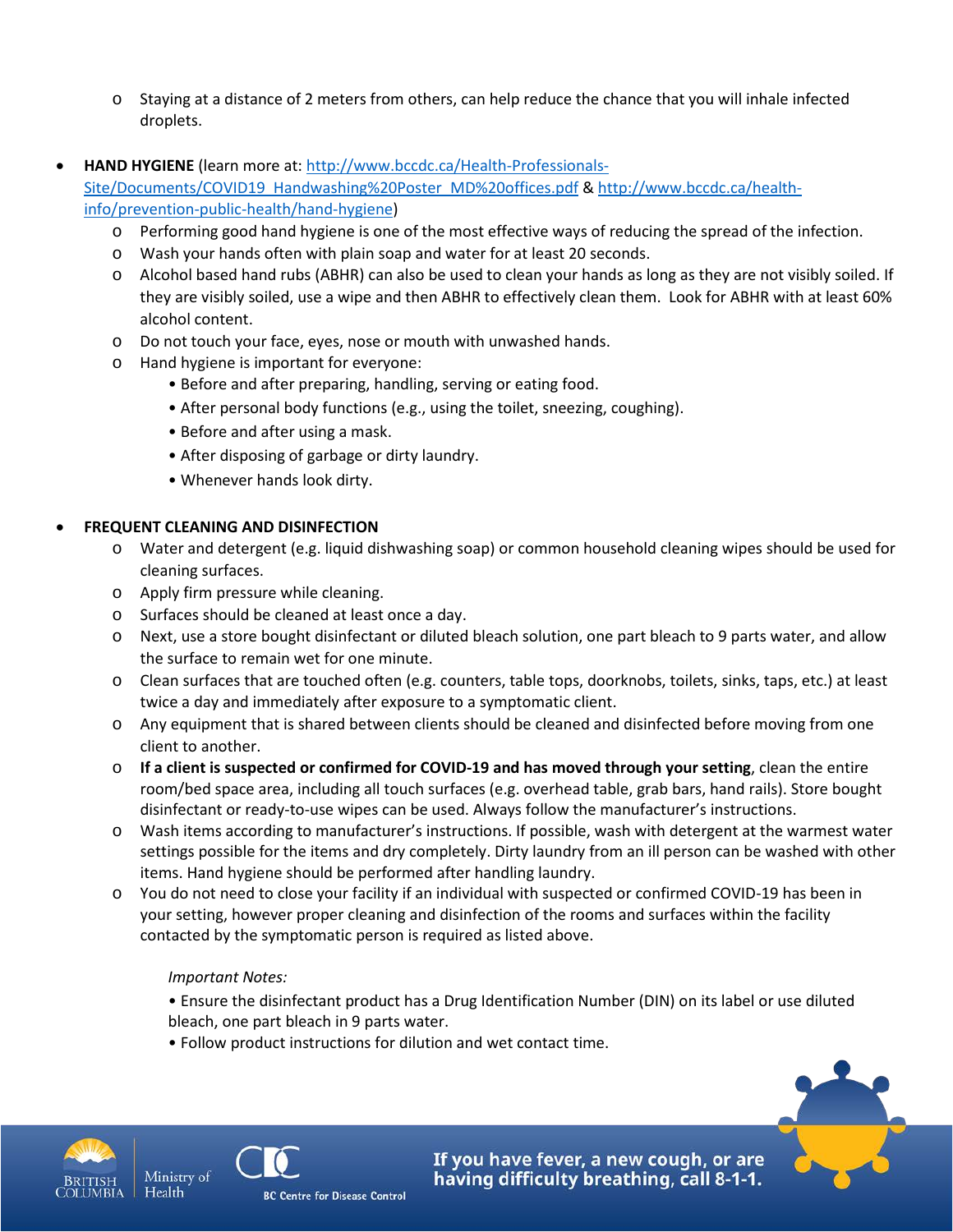• Ensure the safe use of cleaning products. This includes the use of gloves, good ventilation, etc. and other precautions advised by the manufacturer's instructions on the product label.

• Clean surfaces and items to remove visible debris from visibly soiled surfaces before disinfecting, (unless otherwise stated on the product instructions).

#### • **RESPIRATORY ETIQUETTE (COVERING YOUR COUGHS AND SNEEZES)**

- o If you cough or sneeze you can decrease potentially spreading the virus by
	- Wearing a surgical/procedural mask if you have one
	- **If that's not available a [homemade mask,](http://www.bccdc.ca/health-info/diseases-conditions/covid-19/common-questions) like a bandana, may offer some protection.**
	- If that's not available, coughing into a tissue and/or your elbow is recommended. Perform hand hygiene immediately after.

#### **THE ROLE OF MASKS TO PREVENT COVID-19**

- o Masks can be used by sick people to prevent spreading the virus to other people. A mask can help keep a person's droplets in.
- o When a person is not sick themselves, wearing a mask is not very effective at preventing the person from getting infected.
- o Masks may give a person a false sense of security and are likely to increase the number of times a person will touch their own face (e.g., to adjust the mask).
- o **Any mask, no matter how efficient at filtration or how good the seal, will have minimal effect if it is not used together with other preventive measures, such as frequent hand washing and physical distancing**.
- o Wearing a surgical mask and eye protection (i.e. glasses or goggles), may reduce your exposure risk if you are in prolonged close contact (i.e. face to face contact at a distance closer than 2 meters and for more than 15 mins) with someone who is sick with COVID-19. If a surgical mask is not available, a [homemade mask](http://www.bccdc.ca/health-info/diseases-conditions/covid-19/common-questions) (like a bandana) may offer some protection.
- o COVID-19 is spread through droplets, which is why physical distancing, hand hygiene, respiratory etiquette and disinfecting protocols are the most effective means of reducing the spread of the virus. Gloves, gowns, and N95 respirators are therefore not required in for routine interactions.
- o Due to the COVID-19 pandemic, (PPE) such as masks are in extremely high demand, both globally and here in British Columbia (BC). Consequently, stock and availability may be low.
- $\circ$  To bolster supply in BC, the province is partnering with the federal government on bulk purchasing and is working to rapidly secure additional PPE from community, industry, and international sources.

### **SCREENING FOR PERSONS WITH SYMPTOMS OF COVID-19**

- Screening for symptoms helps identify people who are sick and ensure that their contact with others is limited.
- Screening staff as well as clients for respiratory symptoms (i.e. coughing, sneezing) will enable staff to implement measures to prevent the spread of the virus within the facility.
- Individuals with COVID related symptoms should be placed in [isolation](https://www.canada.ca/en/public-health/services/diseases/2019-novel-coronavirus-infection/prevention-risks.html#self.) either within the facility or in their home if possible (see section 'If a person has symptoms of COVID-19' below).
- **Passive screening** for symptoms should occur by way of signage (in multiple languages) posted at all entrances to the facility reminding persons entering the facility to self-isolate if they have symptoms such as fever, cough,





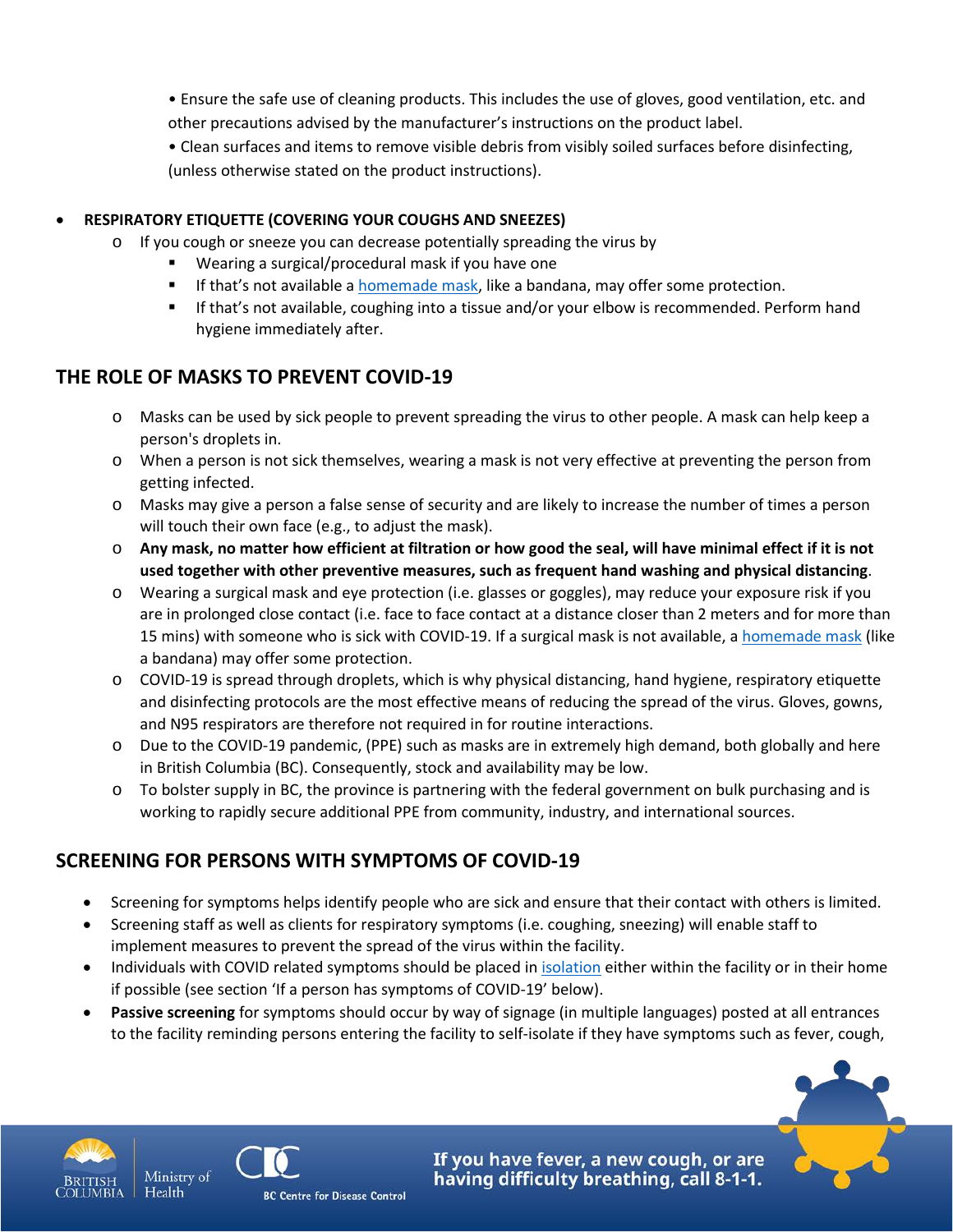difficulty breathing, chills, sore throat, runny nose or sneezing (see the BCCDC [Healthcare Professionals page](http://www.bccdc.ca/health-professionals/clinical-resources/covid-19-care/patient-handouts) for signage).

- Signage should provide clear instructions on how to perform respiratory etiquette and hand hygiene. In addition, there must be signage that advises anyone entering the facility with symptoms to perform respiratory and hand hygiene and notify staff (see the [BCCDC Healthcare Professionals page\)](http://www.bccdc.ca/health-professionals/clinical-resources/covid-19-care/patient-handouts).
- **Active screening** for symptoms depends on organization capacity. Active screening includes telephone and in person questions about symptoms, exposure and risk.

# **IF A PERSON HAS SYMPTOMS OF COVID-19:**

- Symptoms of COVID-19 include fever, cough, difficulty breathing, chills, sore throat, runny nose, sneezing, diarrhea (learn more at[: http://www.bccdc.ca/health-info/diseases-conditions/covid-19/about-covid-19/if-you](http://www.bccdc.ca/health-info/diseases-conditions/covid-19/about-covid-19/if-you-are-sick)[are-sick\)](http://www.bccdc.ca/health-info/diseases-conditions/covid-19/about-covid-19/if-you-are-sick).
- Any person who is ill and has symptoms should *isolate* for 10 days (see section below if self-isolation is not possible)
- Any person who is concerned they may have COVID-19, can access self-assessment tools via:
	- o Online self-assessment tool at [www.bc.thrive.ca](http://www.bc.thrive.ca/)
	- o Calling 8-1-1
	- o Downloaded app BC COVID-19 support (available on the Apple App Store or Google Play)
- Anyone who is ill should cover their coughs or sneezes by:
	- o Wearing a face mask (i.e. surgical/procedural mask) if it's available.
	- o Clients who are provided a mask should be guided to follow proper procedure when putting on and taking off the mask.
	- o If a mask is not available, a [homemade mask](http://www.bccdc.ca/health-info/diseases-conditions/covid-19/common-questions) (like a bandana) could be used.
	- o If no surgical or homemade ask is available, people should cough or sneeze into a tissue or their elbow and perform hang hygiene immediately after.
- Clients should be restricted to his/ her self-isolation space, including during meals and any other social activity. Advice on things to do and things to avoid during isolation is available [here.](http://www.bccdc.ca/Health-Info-Site/Documents/Self-isolation_dos_donts.pdf) (N.B. If a client needs to go outside for any reason e.g. smoking, instruct them to cover their coughs and sneezes and perform hand hygiene).
- If the ill person is having chest pains, or severe difficulty breathing, it could be a life-threatening emergency. Call 9-1-1 or the local emergency number immediately.

# **IF A PERSON HAS SYMPTOMS OF COVID-19 AND SELF-ISOLATION IS NOT POSSIBLE**

- If individual rooms for sick clients are not available, consider using a large, well-ventilated room to put people who are sick together.
- A separation of two meters between ill clients and other clients will help reduce the spread of the virus. Privacy curtains or other physical barriers should be drawn if available.

# **IF MULTIPLE CLIENTS HAVE RESPIRATORY SYMPTOMS**

• Keep clients with symptoms (e.g. coughing, sneezing) together, ideally in separate rooms and/or in a dedicated common area as much as possible, and away from other clients who are not symptomatic by a distance of at



Health